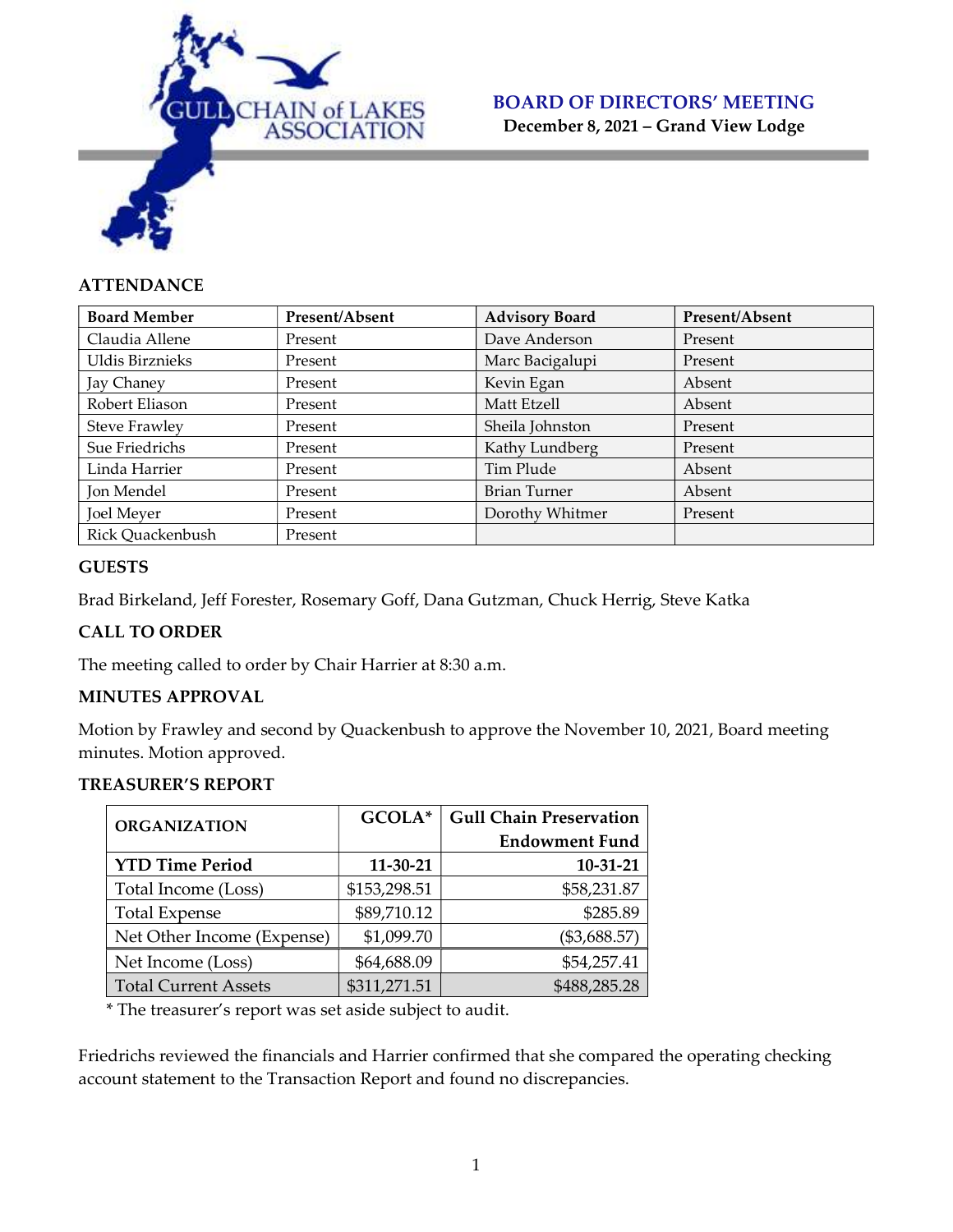

December 8, 2021 – Grand View Lodge

### **CORRESPONDENCE**

• None

### DONATION REQUEST

• None

### GOVERNMENT AGENCY UPDATE

- Cass County Gutzman reported the AIS meeting will be held on 1-12-22 at 10 a.m. in the Cass Count Courthouse and she plans to attend the Brainerd Jaycees Fishing Extravaganza to spread the word about AIS.
- DNR Bacigalupi announced the walleye fingerlings are doing better again this year than the fry. Etzell attended the Avid Angler meeting and has material to share about the event.

### BOAT OPERATOR CERTIFICATION PERMT

 Jeff Forester, Minnesota Lakes & Rivers Advocates, is recommending that during 2022 we work with legislators to discuss and work out the details of the permit process and then have the legislators vote on it in 2023. Chaney will work with the Government Relations Committee on these discussions. Forester will email the presentation to Friedrichs for distribution.

### EVENTS UPDATE

- MN COLA Board meeting Birznieks stated MN COLA will dedicate \$3K to public relations activities regarding the wake study.
- MN COLA Membership meeting Birznieks said the wake study is now in the external review process and that U of M will start another campaign to fund a second study about prop wash. Amy Schrank gave a presentation regarding invasive cattails. Birznieks reviewed the MN COLA legislative priorities which align well with GCOLA's list.
- MLR annual meeting Birznieks recommends that Quackenbush attends the MLR AIS grant webinar in January. He reviewed the legislative agenda which is similar to GCOLA's goals.

| Accountable      | Description                                                 | Deadline      | <b>Status</b> |
|------------------|-------------------------------------------------------------|---------------|---------------|
| Allene           | Explore different membership fees for business members.     | $1 - 12 - 22$ | <b>New</b>    |
| Anderson         | Add the National Loon Center to the website.                | $1 - 12 - 22$ | <b>New</b>    |
| <b>Birznieks</b> | Recommend a process that the Board will follow to decide if | $12 - 8 - 21$ | Completed     |
|                  | the annual Endowment Fund distribution or annual            |               |               |
|                  | operating funds will be used to fund a committee project.   |               |               |
| <b>Birznieks</b> | Explore alternative investment options for the AIS          | $1 - 12 - 22$ | <b>New</b>    |
|                  | contingency fund.                                           |               |               |

### TO-DO LIST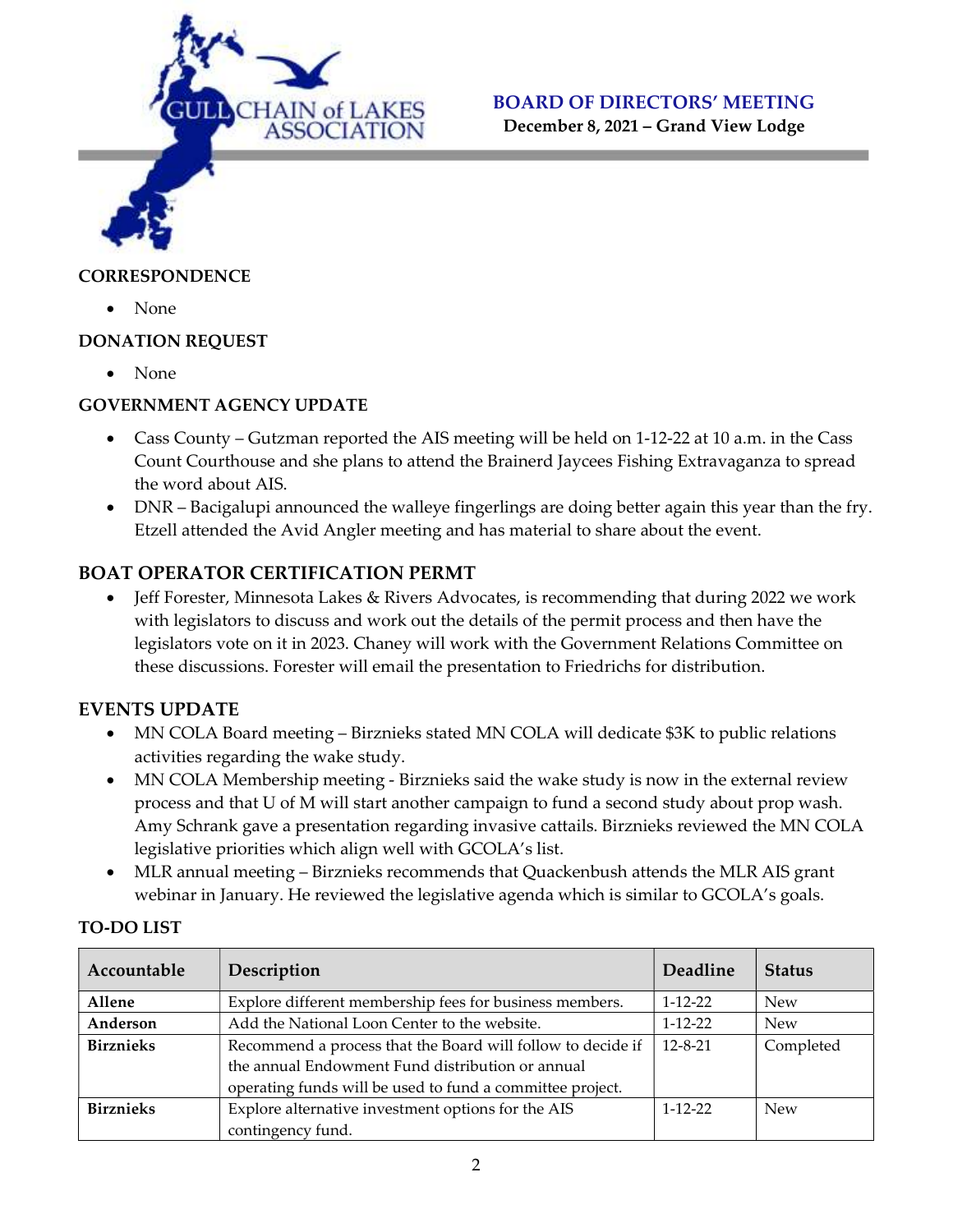

December 8, 2021 – Grand View Lodge

| Chaney        | Contact Eric Sullivan (MN DNR) and Travis Collette (Cass         | $1 - 12 - 22$  | Open       |
|---------------|------------------------------------------------------------------|----------------|------------|
|               | County) to attend a future board meeting to discuss law          |                |            |
|               | enforcement issues on the lake.                                  |                |            |
|               | Collette scheduled for Jan 2022<br>$\bullet$                     |                |            |
| Committee     | Update committee information in the following documents          | $11 - 20 - 21$ | Completed  |
| Chairs        | and send to Lundberg.                                            |                |            |
|               | Infographic which is included in the annual                      |                |            |
|               | membership mailing                                               |                |            |
|               | 'Who We Are' section which appears in the quarterly<br>$\bullet$ |                |            |
|               | newsmagazine                                                     |                |            |
|               | About Us>Committees webpage in gcola.org                         |                |            |
| Committee     | Provide a list of questions to Lundberg that you want to ask     | $11 - 15 - 21$ | Open       |
| Chairs        | potential volunteers to vet their qualifications for your        |                |            |
|               | committee.                                                       |                |            |
| Committee     | Review list of committee members and send changes to             | $12 - 8 - 21$  | Open       |
| Chairs        | Harrier and Friedrichs.                                          |                |            |
| <b>Etzell</b> | Sign up volunteer group for Brainerd Jaycees.                    | <b>ASAP</b>    | Open       |
| Frawley       | Get clarification on details of the Watercraft Operator's        | $12 - 8 - 21$  | Completed  |
|               | Safety Certificate from MLR and present the Government           |                |            |
|               | Relations Committee recommendation at Board meeting.             |                |            |
| Friedrichs    | Send annual Endowment Fund donation request mailing.             | 11-30-21       | Completed  |
| Friedrichs    | Send Allene's email to Etzell regarding parking and              | 12-22-21       | <b>New</b> |
|               | Chaney's email about a fish house for the Jaycees fishing        |                |            |
|               | contest.                                                         |                |            |
| Friedrichs    | Place the Membership list in Dropbox for Allene to access.       | 12-22-21       | New        |
| Friedrichs    | Notify committee chairs that the 2022 budget has been            | 12-15-22       | <b>New</b> |
|               | approved.                                                        |                |            |
| Friedrichs    | Transfer \$25K from checking to AIS savings.                     | 12-15-22       | <b>New</b> |
| Johnston      | Check to see if there are any regulations for boats keeping a    | $12 - 8 - 21$  | Completed  |
|               | certain distance from loon nests.                                |                |            |
| Quackenbush   | Make a recommendation to the Board about sponsoring a            |                | Remove     |
|               | local AIS detector class.                                        |                |            |
| Quackenbush   | Make a recommendation to the Board regarding incentive to        |                | Remove     |
|               | any GCOLA member who attends an AIS detector class e.g.,         |                |            |
|               | gift card.                                                       |                |            |
| Quackenbush   | Apply for DNR AIS grants to treat curly leaf pondweed for        |                | Remove     |
|               | Margaret and Love lakes.                                         |                |            |

## AIS COMMITTEE

• No report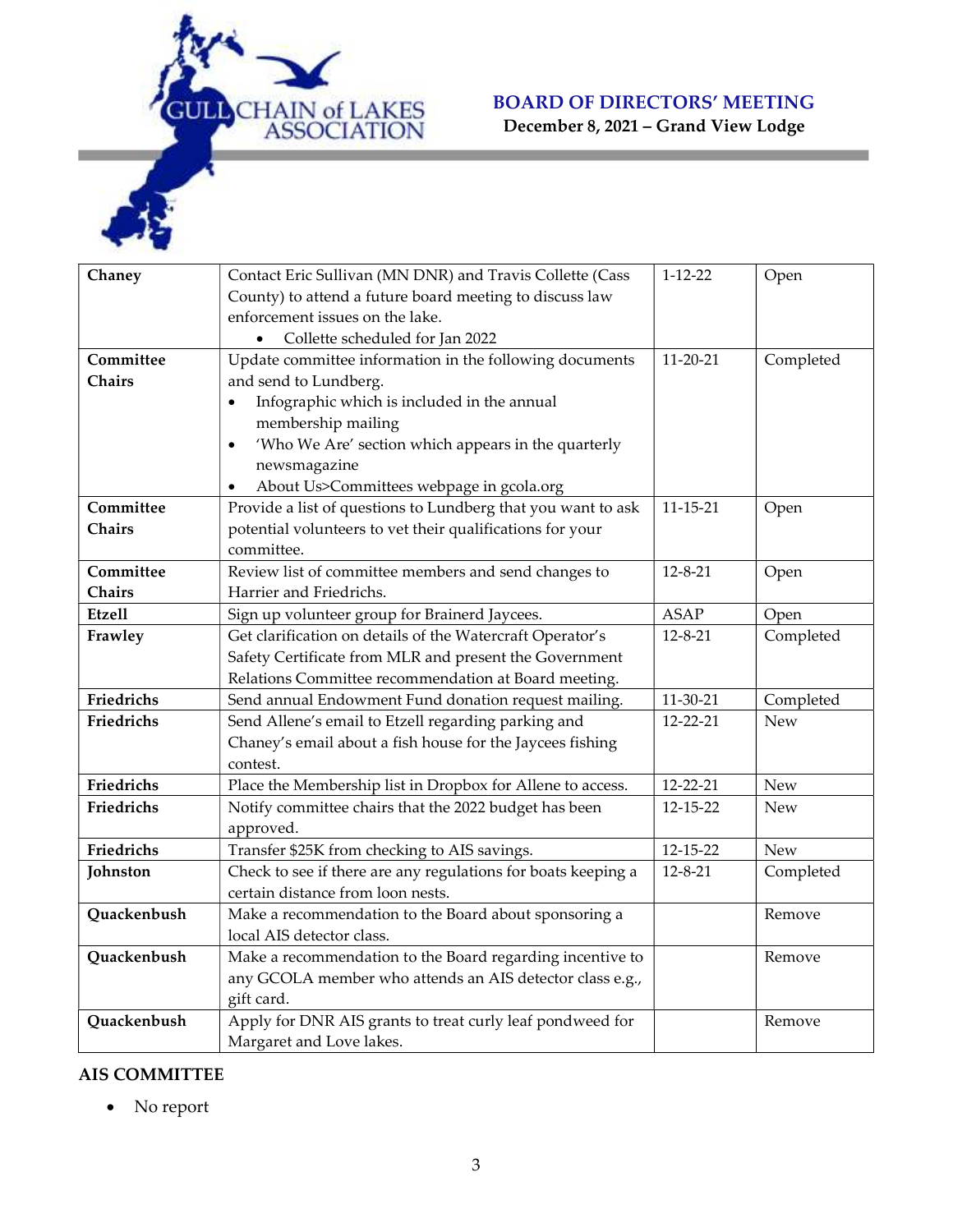

December 8, 2021 – Grand View Lodge

### COMMUNICATIONS COMMITTEE

 Lundberg said the newsletter will be mailed around 12-15-21 and Mullane is working on the volunteer vetting questions for the Government Relations and Loon Preservation committees.

### ENVIRONMENTAL COMMITTEE

 Eliason informed the Board that a permanent dock does not require a permit if it meets a list of requirements. Brad Birkeland will work with the Government Relations committee regarding dock length requirements at each of the cities on the Gull Lake Chain.

### FINANCE & AUDIT COMMITTEE

- Motion by Frawley and second by Allene to approve 2022 budget. Motion approved.
- Motion by Eliason and second by Quackenbush to approve a \$25K transfer from the operating checking account to the AIS savings account. Motion approved.
- Birznieks explained the Finance Committee has approved the use of bill payment by Friedrichs since it reduces postage and creates efficiencies.
- Birznieks reviewed the new process for committee chairs to follow if they want funding from the Endowment Fund.

### FISHERIES COMMITTEE

• No report

### GALA COMMITTEE

• No report

### GOVERNMENT RELATIONS COMMITTEE

- Frawley discussed the 2022 legislative priorities which are:
	- o Consider regulations for watercraft creating enhanced wakes that are a safety issue, cause shoreline erosion and sub-surface ecological damage.
	- o Provide sustained funding to MAISRC for finding solution(s) to eradicate zebra mussels, starry stonewort and other AIS.
	- o Maintain/increase current funding level to counties to prevent the spread of new or existing AIS.
	- o No more stocking of muskies in the Gull Lake Chain.

### LAKE STEWARD COMMITTEE

- Whitmer reviewed the proposed budget along with the committee goals which include:
	- o 15% of members become Lake Stewards within 5 years which will be accomplished by contacting more owners through a Lake Steward Ambassadors program, creating more visibility at resorts and HOAs and making some website enhancements.